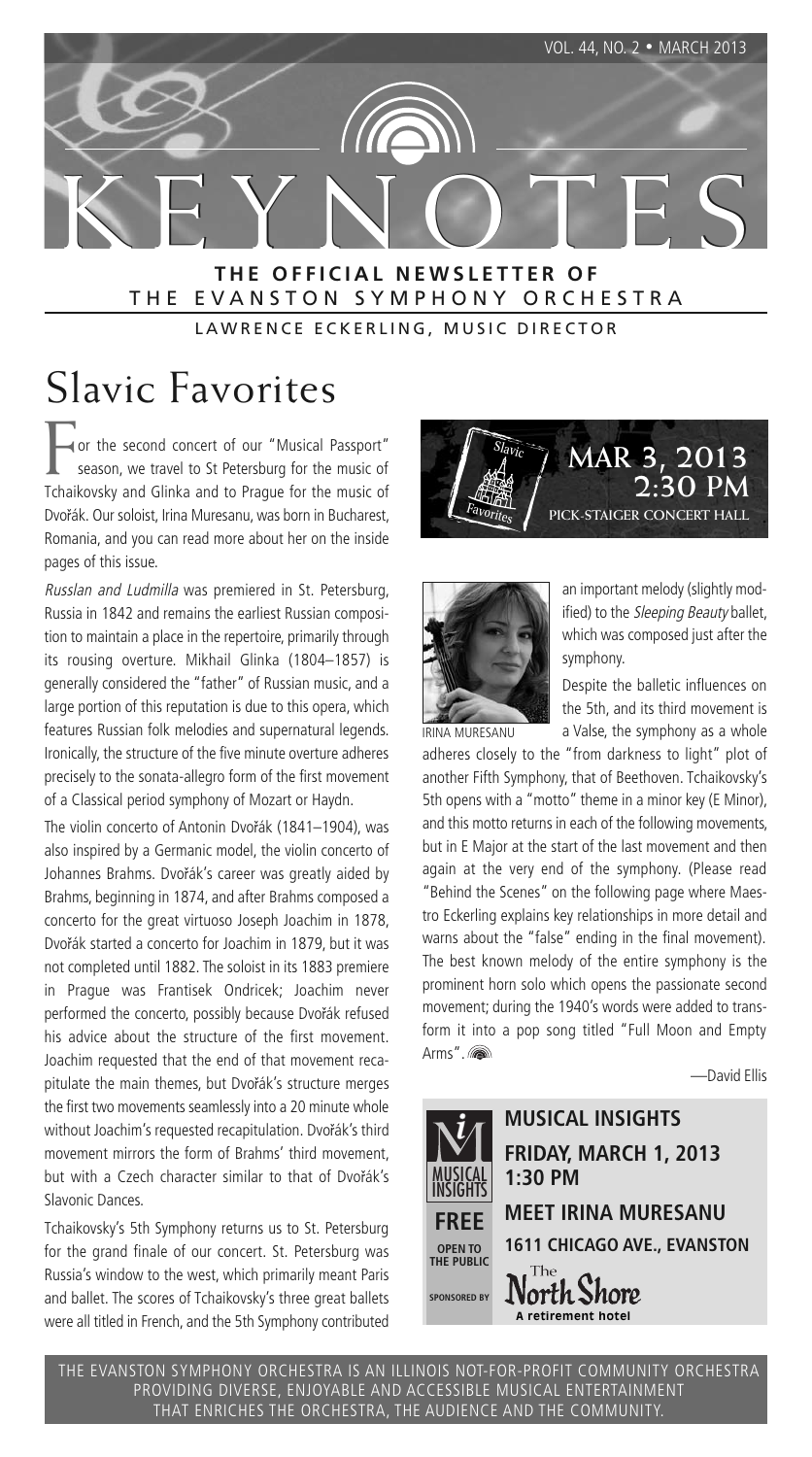## BEHIND THE SCENES



LAWRENCE ECKERLING, MUSIC DIRECTOR

#### **Applause in Music, Part II**

About a year ago in this column, I came out and said that it was OK to applaud between movements, and, should this ever happen in the future, I promised to graciously accept the applause. I declared that "shushing" people for applauding in the "wrong place" was a form of musical snobbery, meant to prove one's superior musical intelligence over another. I meant every word of that, and I still believe it.

But sometimes, (at the risk of making the ESO audience self conscious all over again), it IS possible to applaud in the wrong place. And in the case of Tchaikovsky's famous 5th Symphony, which concludes our upcoming concert, there is in fact such a place. But it is not actually between movements. It's near the end of the final movement of the symphony. And Tchaikovsky tricks many audience members into thinking the Symphony is over, but it's not.

For all you readers that have ever studied music, it's time to put your music theory caps on. In harmony, you might have learned of a term called "tonic." (No, it's not to be mixed with gin as a means to avoid thinking about music theory!) Tonic means the "home key," which in Tchaikovsky's symphony means E minor. There is also something called "Dominant." It is a chord that in this case is B Major. And the Dominant chord (or Five Chord as it's also called) above all else has the character of a magnet…there is a magnetic pull that demands returning to the Tonic. So we have an E minor Chord, followed by a B Major Chord, but you can't stop there, because you are magnetically pulled back to E minor. And when it finally resolves back to the tonic (E minor), then all is right with the world.

The "almost" ending of Tchaikovsky's 5th Symphony has a big build up to a huge chord. It's long, it's loud, and it's got the timpani thundering away. And then there is silence. Many people respond to that silence by clapping, because many pieces end on a big bangy chord, followed by silence. But it's an unsettling silence, because the chord is on the DOMINANT chord…and it has that magnetic pull wanting to go back to E minor. So it really IS the wrong place to clap. The orchestra does in fact come back in, only in an ingenious twist, it's in E MAJOR instead of E minor! This E Major true ending provides an even greater feeling of conclusion than one in E Minor. When the symphony finally does end, I promise there won't be a question as to when it's really over.

My college conducting teacher had studied with the great Pierre Monteux. He observed Mr. Monteux conducting this work, and in this famous place, the audience applauded. Mr. Monteux stopped conducting, turned around, took a bow, and then turned around and finished conducting the symphony. But now that I've warned you about that special place in the last movement, I think it's unlikely that anyone will applaud before the symphony is over. But if somebody happens to clap, it's ok (so please don't "shush" them). It just means they haven't read this article!

> —Lawrence Eckerling Music Director, Evanston Symphony Orchestra

### AN EVANSTON SYMPHONY CHRISTMAS WAS THE BEST START TO THE HOLIDAYS

So what was your favorite part of our wonderful holiday concert? For many people, it was the brand new work, A Charleston Christmas, written by a local composer, James Stephenson. With 30 dancers on stage from Evanston Dance Ensemble, and the whole 80 piece orchestra playing, this vibrant and joyous piece captured the mood of the afternoon with several well known carols decked out in a Charleston rhythm.

The North Shore Choral Society and Evanston Children's Choir sang three songs from Home Alone by John Williams. And we welcomed two soloists, Julia Davids, who sang Jesseye's Carol, by Donald Fraser, with the Evanston Children's Choir, and our very own concert master, Julian Arron, who played the solo part in Bach's Violin Concerto No. 2, along with the full orchestra and dancers. Santa and his elves rounded off the afternoon with Santa drawing the winning raffle prize for \$500 of jewelry from Christopher Duquet Jewelry. See you next year!



EVANSTON DANCE ENSEMBLE'S CARA HANSVICK DANCED AS THE "SNOW QUEEN" IN THE SNOWFLAKE BALLET AT "AN EVANSTON SYMPHONY CHRISTMAS."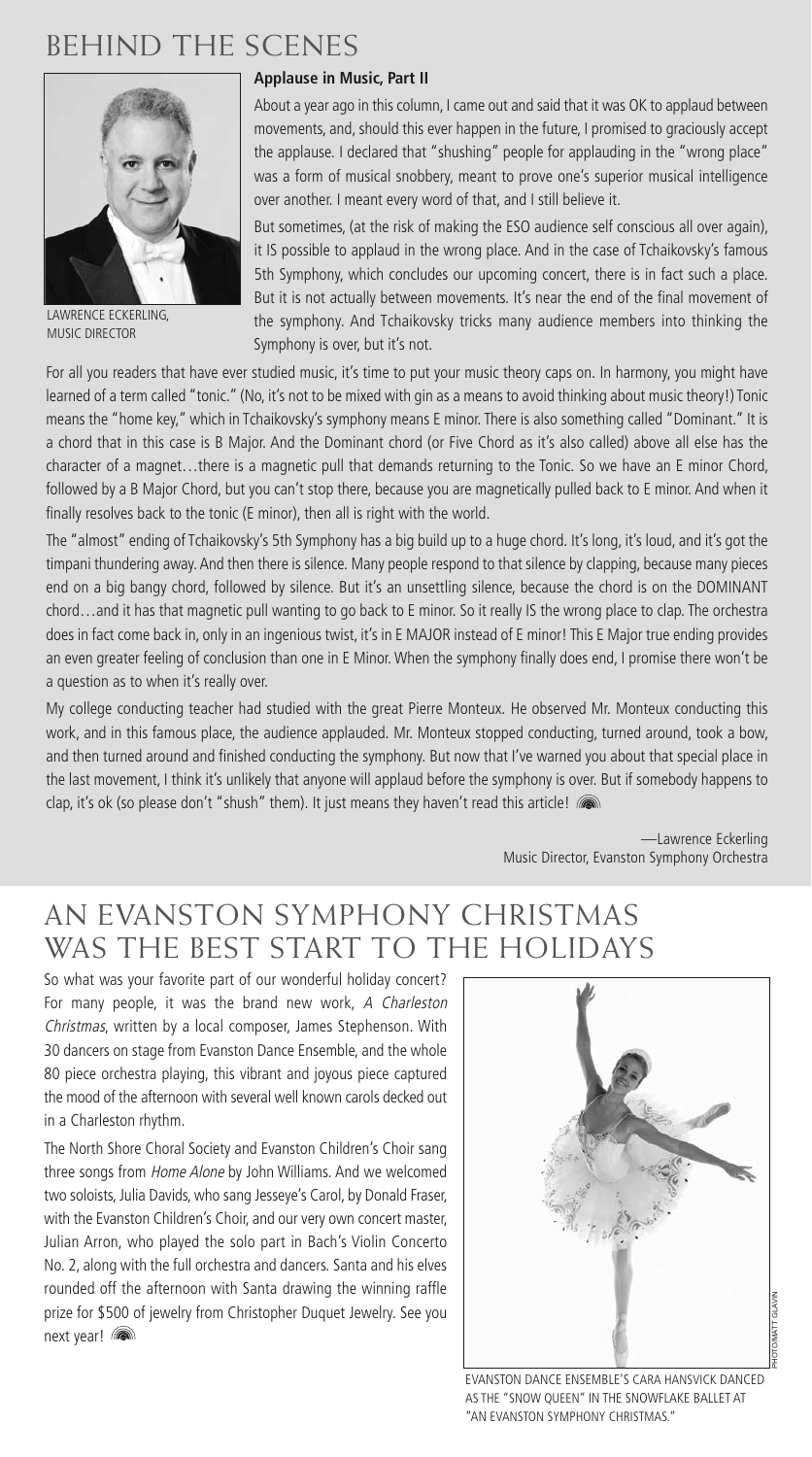### MEET IRINA MURESANU!

When she was a little girl in Romania, Irina Muresanu wanted to play the piano. Then her mother quite sensibly pointed out that you rarely see a piano in an orchestra, but there are lots of violins. With that observation, Irina took up the violin at the ripe old age of six and a half, "old by nowadays standards" for becoming a serious violinist, she says. Irina had obvious talent and a year later auditioned for a place in a school for children gifted in music. She passed the exercises in pitch, rhythm, singing in tune and all of the other things designed to test her musical ability, but failed the physical because she was "too small and skinny." Fortunately, her teacher intervened and Irina was able to prove to the school authorities that even a small, skinny girl could make great music.

At age 12, Irina and her classmates had to decide whether to continue in music. Fifty percent of the students left the school, but Irina chose to stay and pursue her goal of becoming a professional musician. After college in Bucharest, Irina came to the University of Illinois in Urbana-Champaign for her master's degree. From there she went to the New England Conservatory, where she studied for five years with famous French violinist, Michele Auclair. (In fact, Irina is one of only two students mentioned by name as "prominent figures" in Ms. Auclair's 2005



IRINA MURESANU

obituary in the Boston Globe.) Irina earned her doctorate from the New England Conservatory and is now on the faculty there and at the Boston Conservatory. She also teaches at the Killington Summer Music Festival. (You can read more about her stellar career and numerous awards on her website at www.irinamuresanu.com and follow her on her Facebook page at www.facebook.com/irinamuresanuviolin.)

Many musicians have specific routines that they follow before a performance. Irina has two: the first is that when she picks up her violin to warm up backstage, she doesn't put it down until she leaves the stage after her performance; the second is what she calls the "obligatory pre-concert nap," but that was "BV" — "Before Victor," her son who is now a delightful three-and-a-half-year-old. Naps may be shorter now, but Irina says that playing with Victor helps her to stay in shape. For his part, Victor is learning Romanian and loves listening to his mother play her violin. Irina also stays in shape by running, telling us "If I run, I can eat!" She says that running is a great way to get her energy back, especially on a concert day. "It may sound counter-intuitive, but running actually enhances my performance stamina!"

As a child, Irina fell in love with music because of the way it tells a story by expressing emotions. As she grew, so did her understanding of music and her ability to express those emotions with her violin. Now this young woman once thought "too small and skinny" to become a musician is among the best of her generation, and we are delighted to welcome her back to our stage!

—Kelly Brest van Kempen

### MUSICAL INSIGHTS — YOUR CHANCE TO MEET OUR CONDUCTOR AND SOLOIST IN PERSON



#### **FRIDAY, MARCH 1, 2013 1:30 PM**

Did you ever wish you could get to meet our soloists? Or hear more of their music? Here's your chance, and it's free.

On Friday March 1 at1:30 pm, Music Director Lawrence Eckerling and violin soloist Irina Muresanu will be talking and performing at North Shore Retirement Hotel. General Manager David Ellis will moderate the

program which will feature excerpts of all of the music on the ESO concert of March 3. As a real treat, Ms. Muresanu will also perform, accompanied by Mr. Eckerling, Bela Bartok's arrangement of six folk dance melodies from her native Romania as an exclusive feature of the program.

This whole program lasts about an hour. North Shore Retirement Hotel is conveniently situated in the middle of Evanston, on Chicago Avenue just north of Davis Street. Free refreshments are also provided by North Shore Retirement Hotel, the sponsor for the entire season of Musical Insights. At the end of the program, you will have the opportunity to meet Ms. Muresanu in person.

Every attendee will be entered in a drawing for gift certificates for two Evanston restaurant favorites: LuLu's Dim Sum and Taco Diablo. But you must be present to win – we look forward to seeing you!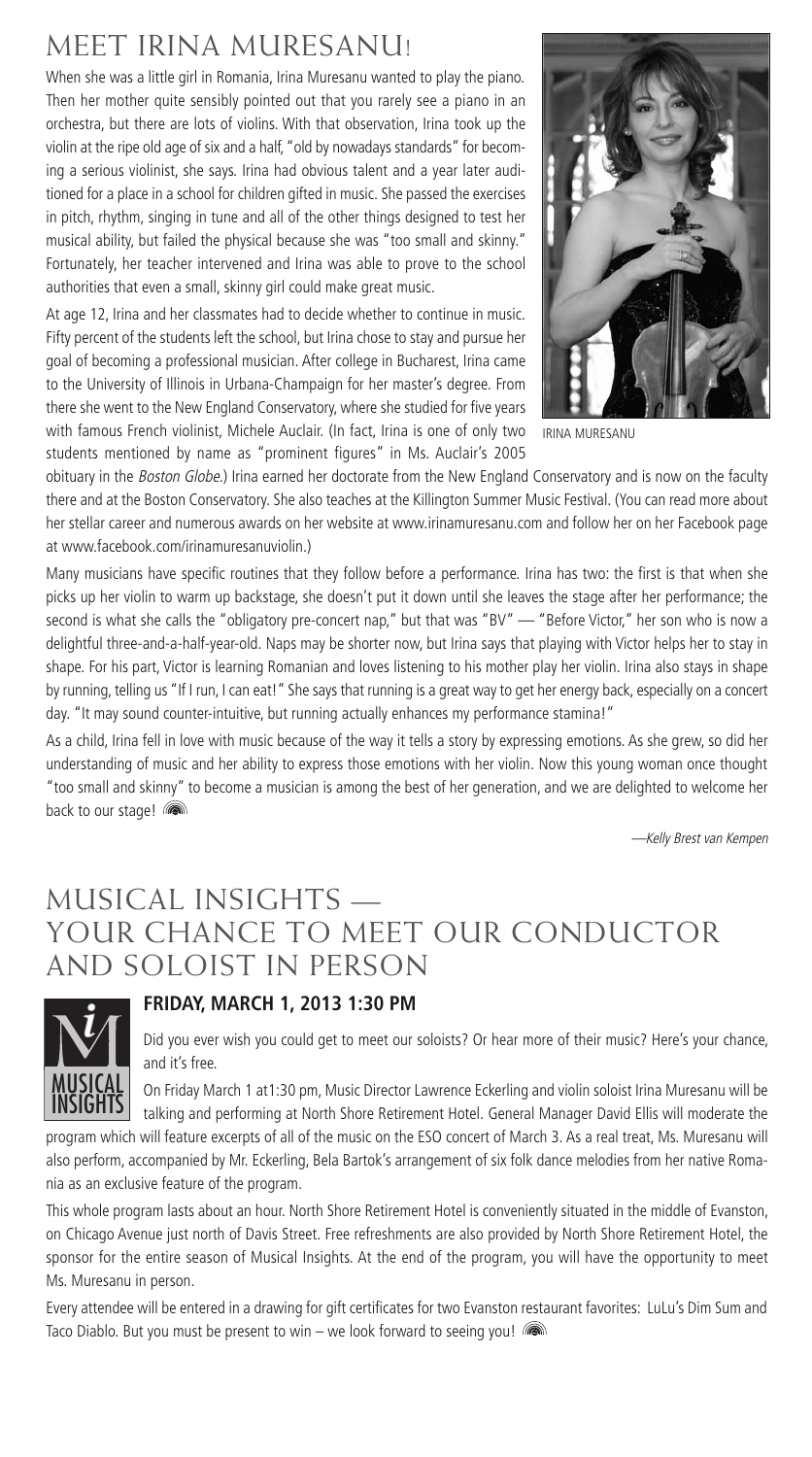### THE ESO BRINGS HIGH QUALITY MUSIC EDUCATION TO PRE-SCHOOLERS



Every year, there is new evidence that music training enhances both intelligence and the ability to learn in young minds. So every year, the Evanston Symphony Orchestra is delighted to bring a proven music

education program, Music in Your World, to pre-schoolers in Evanston. This year we are reaching about 400 impressionable young children at Head Start, Pre-K for All, and Pre-K at Risk.

Led by music educator Charles

Taylor, we introduce music, dance, music concepts and musical instruments to under-served three to five year olds, who actively participate in these classes. Music in Your World is made possible by grants from the Woman's Club of Evanston, North End Mothers Association and the Kiwanis Club of Evanston.

We encourage families to attend all our concerts so we provide special program booklets for children, titled KidNotes, at every concert at Pick-Staiger Hall. These booklets introduce the music and explain some important musical concepts while entertaining the kids with pencil and paper games as well. (And these booklets are so good that sometimes adults have been known to ask for their own copy at our concerts!)

Maestro Eckerling sums up the importance of these programs this way: 'Our children need to learn how to feel things deeply, how to give and how to love. No other discipline can teach this like music can, and with a lifelong impact.'

### RAFFLE WINNER!

Once again, Christopher Duquet, pictured here with ESO Vice President Penelope



Sachs, presented the ESO with a generous gift certificate to his shop, Christopher Duquet Fine Jewelry Design, as the prize for the raffle held at the An Evanston Symphony Christmas concert.

The excitement in the hall was palpable as the winning number was drawn by Santa.